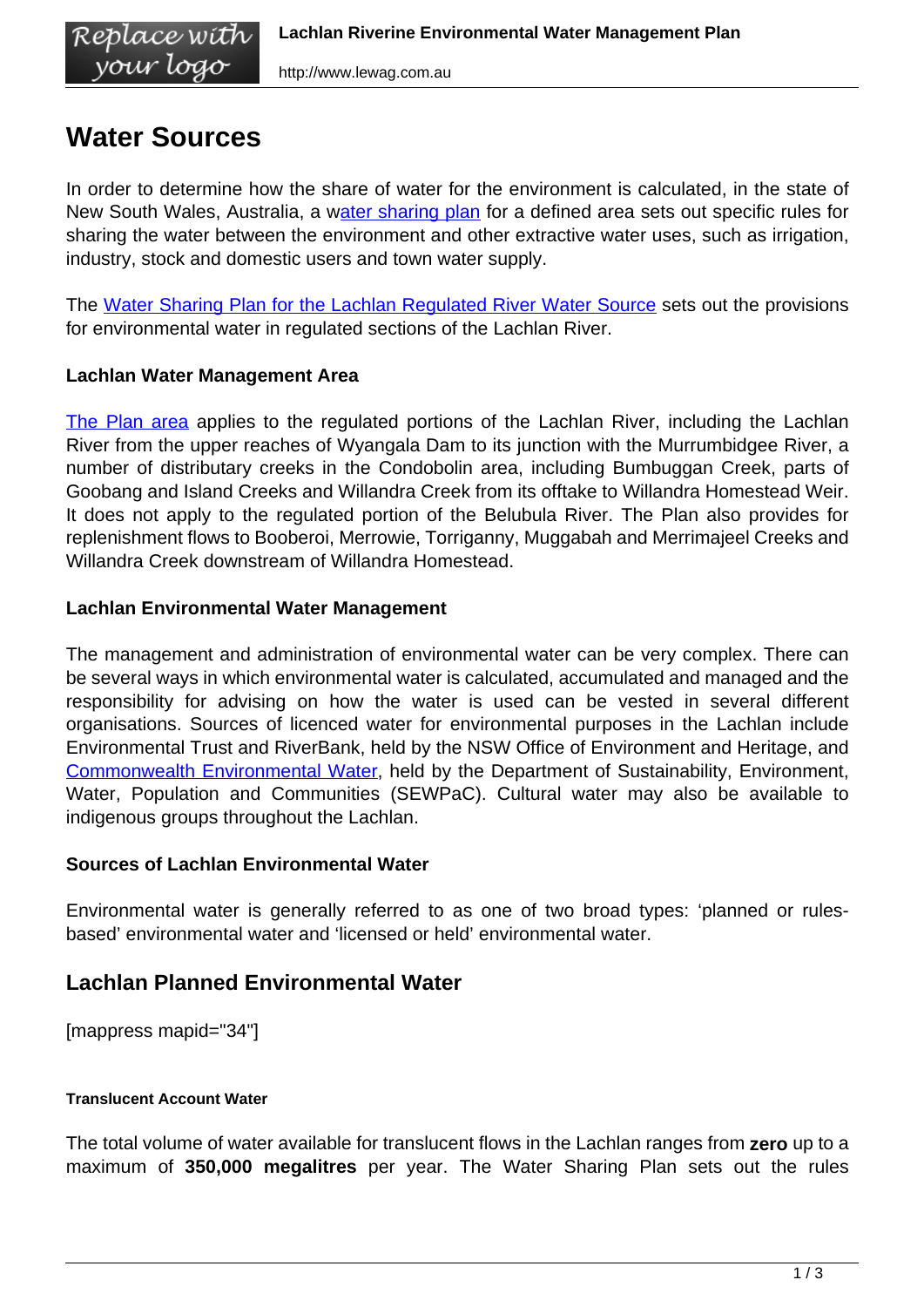<span id="page-1-0"></span>determining the availability and accounting for the translucent component of the environmental water. The water becomes available when there have been inflows totalling 250,000 megalitres or more into Wyangala Dam, commencing from January 1st each year. Once this threshold is reached, any flows into Wyangala Dam, between 15 May and 15 November each year, sufficient to produce a flow downstream of Lake Brewster of 3500–8000 ML/day, should be allowed to continue down the river, as would have occurred prior to the dam's construction. The translucent flow release window for Brewster is from 1 June to 30 November. The translucent flows are protected by prohibiting extraction or diversion of flows into the storages at Cargelligo and Brewster.

The rules for use of the translucent account have been established to achieve enhanced outcomes for wetland flooding, waterbird and native fish breeding. The hydrological and seasonal triggers established by the WSP ensure that the key ecological riverine and floodplain features of the Lachlan River are targeted during translucent releases. The implementation of the translucency rules requires the **documentation** of the benefits of translucent releases and to communicate those benefits to the general community.

[evt\_chart id=931 class="evt\_cdiv alignnone" ]

## **Environmental Contingency Allowance**

The Water Sharing Plan makes 10,000 megalitres available to each of the two Environmental Contingency Allowances (ECA) accounts annually when the general security allocation exceeds 50% as at July 1. If not already credited on July 1st, the 10,000 ML will be credited to each of the two ECA accounts when the general security allocation reaches 75%.

The Water Sharing Plan further specifies that the Wyangala ECA and the Lake Brewster ECA may be released for ecological purposes including, but not limited to, completion of waterbird breeding events, promotion of fish breeding, promotion of fish passage, wetland watering and increasing flow variability. The Water Sharing Plan stipulates that the rules determining the volume and timing of releases of water credited to the Wyangala ECA and Lake Brewster ECA accounts shall be specified in accordance with procedures established by the Minister.

[evt\_chart id=934 class="evt\_cdiv alignnone" ]

#### **Water Quality Allowance**

The Water Sharing Plan makes 20,000 megalitres available for the Water Quality Allowance (WQA) on July 1st each year.

The WQA may be released for any water quality management purpose including, but not limited to, reduction of salinity levels, dilution of black water events and mitigation of blue-green algal blooms. The WSP stipulates that the rules determining the volume and timing of releases of water credited to the WQA account shall be specified in accordance with procedures